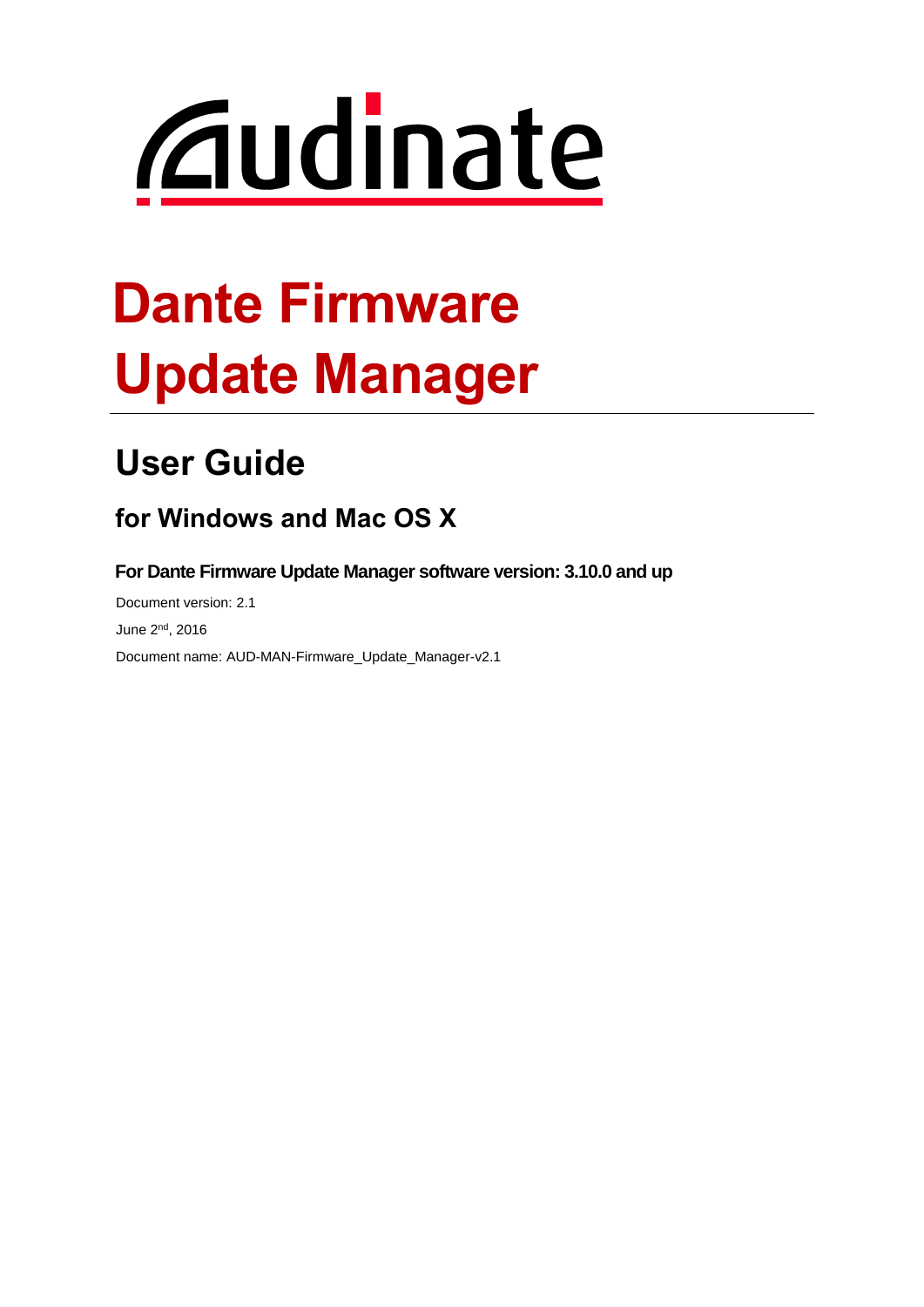

#### **Copyright**

© 2016 Audinate Pty Ltd All Rights Reserved.

Audinate®, the Audinate logo and Dante are trademarks of Audinate Pty Ltd.

All other trademarks are the property of their respective owners.

Audinate products are protected by one or more of US Patents 7747725, 8005939, 7978696, 8171152, and other patents pending or issued. See [www.audinate.com/patents.](http://www.audinate.com/patents)

#### **Legal Notice and Disclaimer**

Audinate retains ownership of all intellectual property in this document.

The information and materials presented in this document are provided as an information source only. While effort has been made to ensure the accuracy and completeness of the information, no guarantee is given nor responsibility taken by Audinate for errors or omissions in the data.

Audinate is not liable for any loss or damage that may be suffered or incurred in any way as a result of acting on information in this document. The information is provided solely on the basis that readers will be responsible for making their own assessment, and are advised to verify all relevant representation, statements and information with their own professional advisers.

#### **Software Licensing Notice**

Audinate distributes products which are covered by Audinate license agreements and third-party license agreements.

For further information and to access copies of each of these licenses, please visit our website: [www.audinate.com/software-licensing-notice](file:///F:/Templates/www.audinate.com/software-licensing-notice)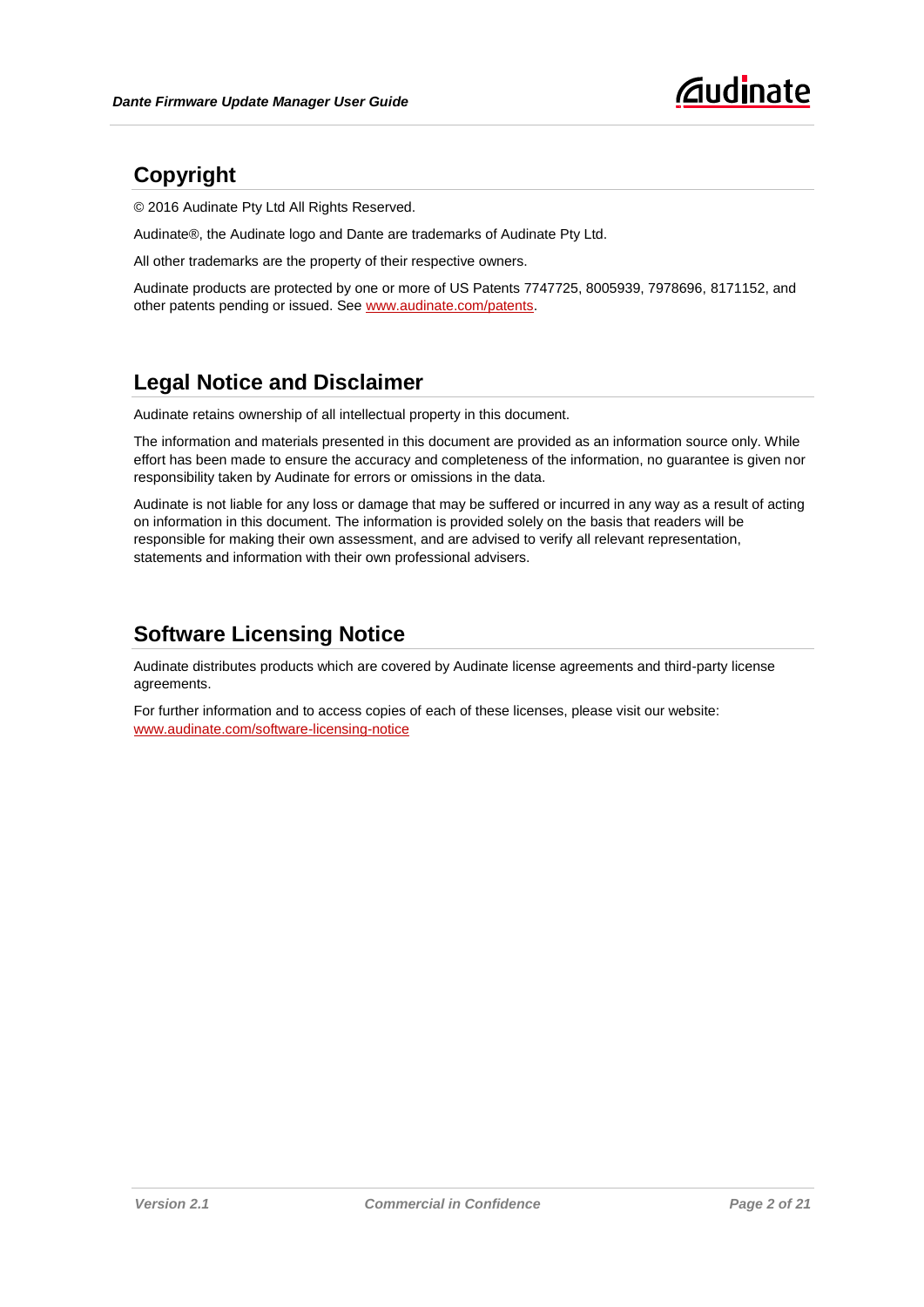

## **Contacts**

#### **Audinate Pty Ltd**

Level 1, 458 Wattle Street Ultimo NSW 2007 AUSTRALIA Tel. +61 2 8090 1000

#### **Postal address**

Audinate Pty Ltd PO Box 855 Broadway NSW 2007 AUSTRALIA

#### **Audinate Inc**

1732 NW Quimby Street Suite 215 Portland, OR 97209 USA Tel: +1 503 224 2998

[info@audinate.com](mailto:info@audinate.com) [www.audinate.com](file:///F:/Templates/www.audinate.com)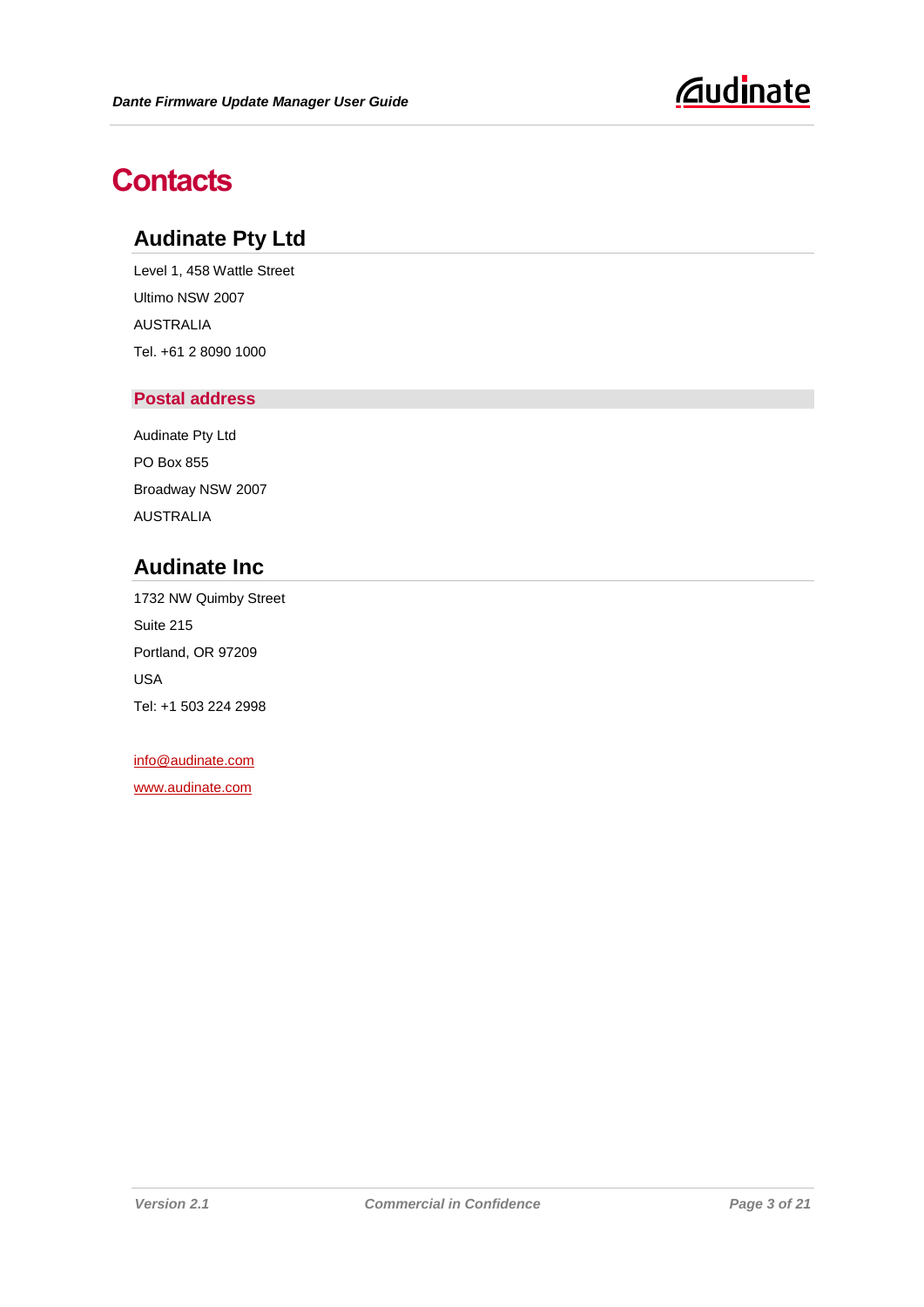

## **Contents**

| 1.           |                                                                                                              |  |
|--------------|--------------------------------------------------------------------------------------------------------------|--|
| 1.1.         |                                                                                                              |  |
| 1.2.         |                                                                                                              |  |
| 2.           |                                                                                                              |  |
| 3.           |                                                                                                              |  |
|              |                                                                                                              |  |
| 4.           |                                                                                                              |  |
| 4.1.         |                                                                                                              |  |
| 4.2.<br>4.3. |                                                                                                              |  |
|              | 4.3.1.                                                                                                       |  |
|              |                                                                                                              |  |
|              | 4.3.2.<br>To uninstall the Dante Firmware Update Manager, either uninstall the program via the Control Panel |  |
|              |                                                                                                              |  |
| 4.4.         |                                                                                                              |  |
|              | 4.4.1.                                                                                                       |  |
|              |                                                                                                              |  |
|              | 4.4.2.                                                                                                       |  |
| 5.           |                                                                                                              |  |
| 5.1.         |                                                                                                              |  |
| 5.2.<br>5.3. |                                                                                                              |  |
| 5.4.         |                                                                                                              |  |
| 5.5.         |                                                                                                              |  |
| 6.           |                                                                                                              |  |
| 6.1.         |                                                                                                              |  |
| 6.2.<br>6.3. |                                                                                                              |  |
| 6.4.         |                                                                                                              |  |
| 7.           |                                                                                                              |  |
|              |                                                                                                              |  |
|              |                                                                                                              |  |
| 8.           |                                                                                                              |  |
| 8.1.         |                                                                                                              |  |
| 8.2.         |                                                                                                              |  |
|              | 8.2.1.                                                                                                       |  |
| 8.3.         |                                                                                                              |  |
| 9.           |                                                                                                              |  |
|              |                                                                                                              |  |
|              |                                                                                                              |  |
|              |                                                                                                              |  |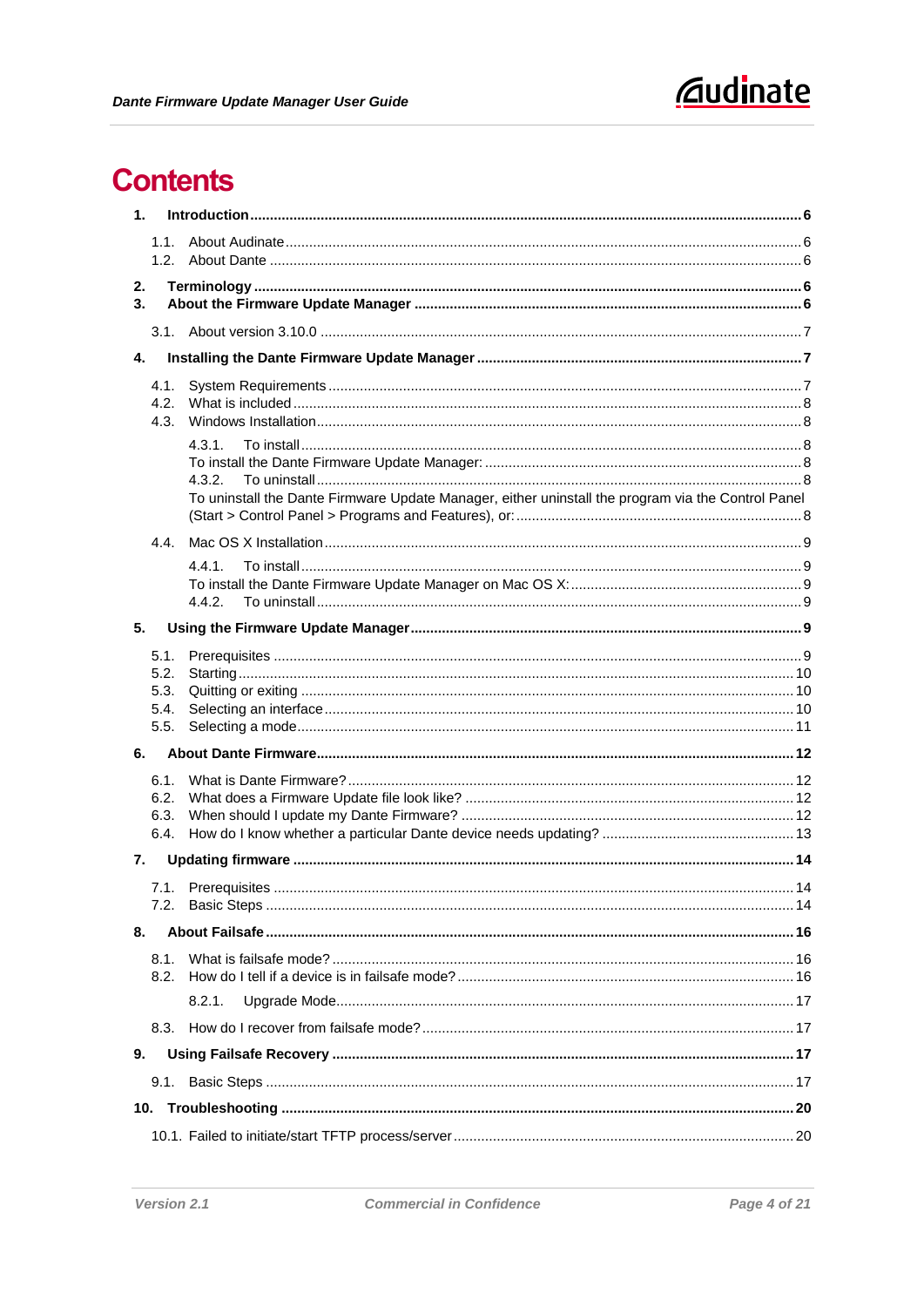## *<u><u>Caudinate</u>*</u>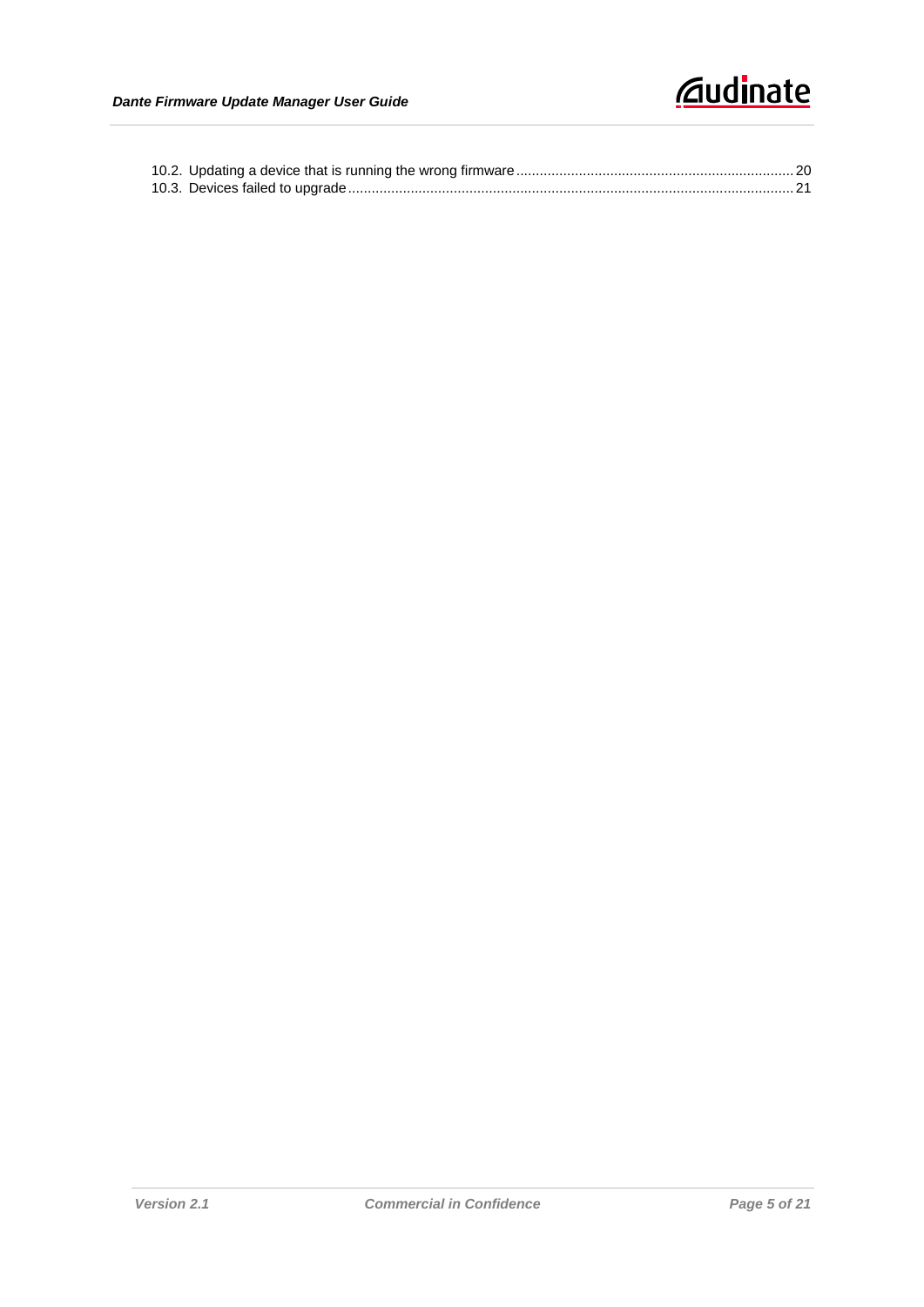## <span id="page-5-0"></span>**1. Introduction**

#### <span id="page-5-1"></span>**1.1. About Audinate**

Founded in 2006, Audinate revolutionizes how AV systems are connected so customers can thrive in a networked world. Audinate's Dante audio networking technology has been adopted by the professional audio industry's leading manufacturers. Dante is used extensively for live performance events, commercial installations, broadcast, recording and production, and communications systems. Audinate offices are located in US, United Kingdom, Hong Kong and Australia.

#### <span id="page-5-2"></span>**1.2. About Dante**

Dante audio networking utilizes standard IP networks to transmit high-quality, uncompressed audio with nearzero latency. It's the most economical, versatile, and easy-to-use audio networking solution, and is scalable from simple installations to large-capacity networks running thousands of audio channels. Dante can replace multiple analog or multicore cables with a single affordable Ethernet cable to transmit high-quality multichannel audio safely and reliably. With Dante software, the network can be easily expanded and reconfigured with just a few mouse clicks. Dante is the audio networking choice of nearly all professional audio manufacturers, with hundreds of Dante-enabled audio products now available.

For more information, please visit the Audinate website at www.audinate.com.

## <span id="page-5-3"></span>**2. Terminology**

In this document, the term 'module' is used to refer to the Dante component of a host device - for example, a Brooklyn II module installed in a mixing console.

The term 'device' is used to refer to the host equipment in which the Dante module is installed.

## <span id="page-5-4"></span>**3. About the Firmware Update Manager**

The Dante Firmware Update Manager is a software application that allows you to:

- Select a firmware update file for a particular Dante module type
- Discover matching Dante-enabled audio devices on your network
- Manage the firmware upgrade for these devices
- Restore Dante-enabled modules in failsafe mode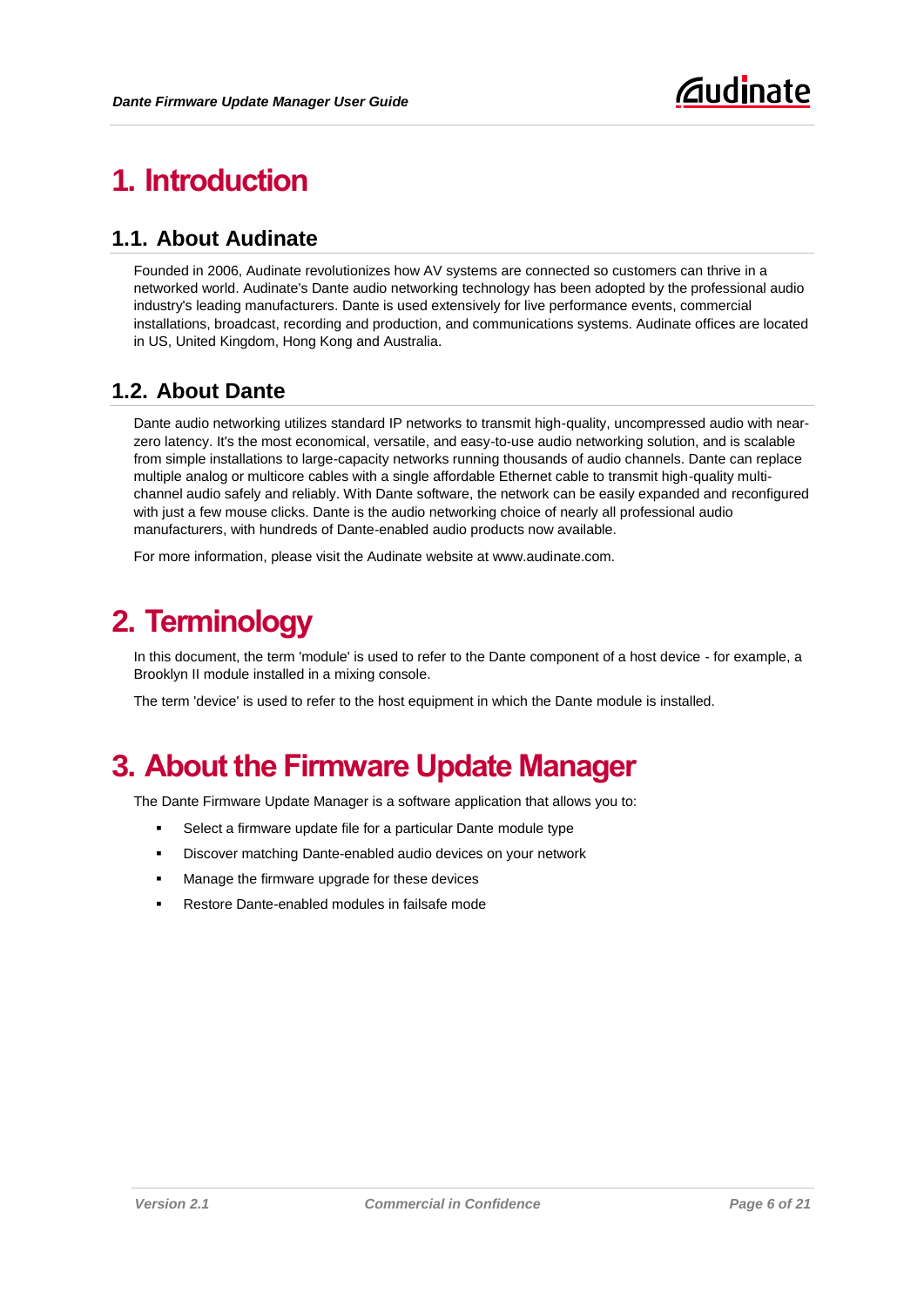

| * Dante Firmware Update Manager v3.10.0.9 |                                                                 | п    | $\times$ |
|-------------------------------------------|-----------------------------------------------------------------|------|----------|
|                                           | <b><i><u>Gudinate</u></i></b><br><b>Firmware Update Manager</b> |      |          |
|                                           | Select the network interface used for the primary Dante network |      |          |
| Ethernet                                  | $\checkmark$                                                    |      |          |
|                                           |                                                                 |      |          |
|                                           |                                                                 |      |          |
|                                           |                                                                 |      |          |
|                                           |                                                                 |      |          |
|                                           |                                                                 |      |          |
|                                           |                                                                 |      |          |
|                                           |                                                                 |      |          |
|                                           | <b>Next</b>                                                     | Quit |          |

*Figure 1 - start screen*

#### <span id="page-6-0"></span>**3.1. About version 3.10.0**

Version 3.10.0 of the Firmware Update Manager can be used to update the firmware for the following Dante modules:

- **Brooklyn II**
- **-** Ultimo
- Dante PCIe Card
- Dante HC
- Dante-MY16-AUD version 3.3.9 and up (for previous versions, see the Yamaha website)
- DLM version 3.3.6 and up (for previous versions, upgrade using the module web interface)

The Firmware Update Manager applies Dante firmware update files (file extension .dnt) to connected hardware devices. Update files may be provided by Audinate or by your device manufacturer.

## <span id="page-6-1"></span>**4. Installing the Dante Firmware Update Manager**

#### <span id="page-6-2"></span>**4.1. System Requirements**

The Dante Firmware Update Manager can be installed on Windows PCs or Macs. Wherever practical, install it on the same computer as the Dante Controller so you can use both tools as required.

Ø **Note**: If running Dante Controller on the same computer, please ensure you have updated to the latest version available from th[e Audinate website.](http://www.audinate.com/index.php?option=com_content&view=article&id=182)

The Dante Firmware Update Manager can be installed on a computer running: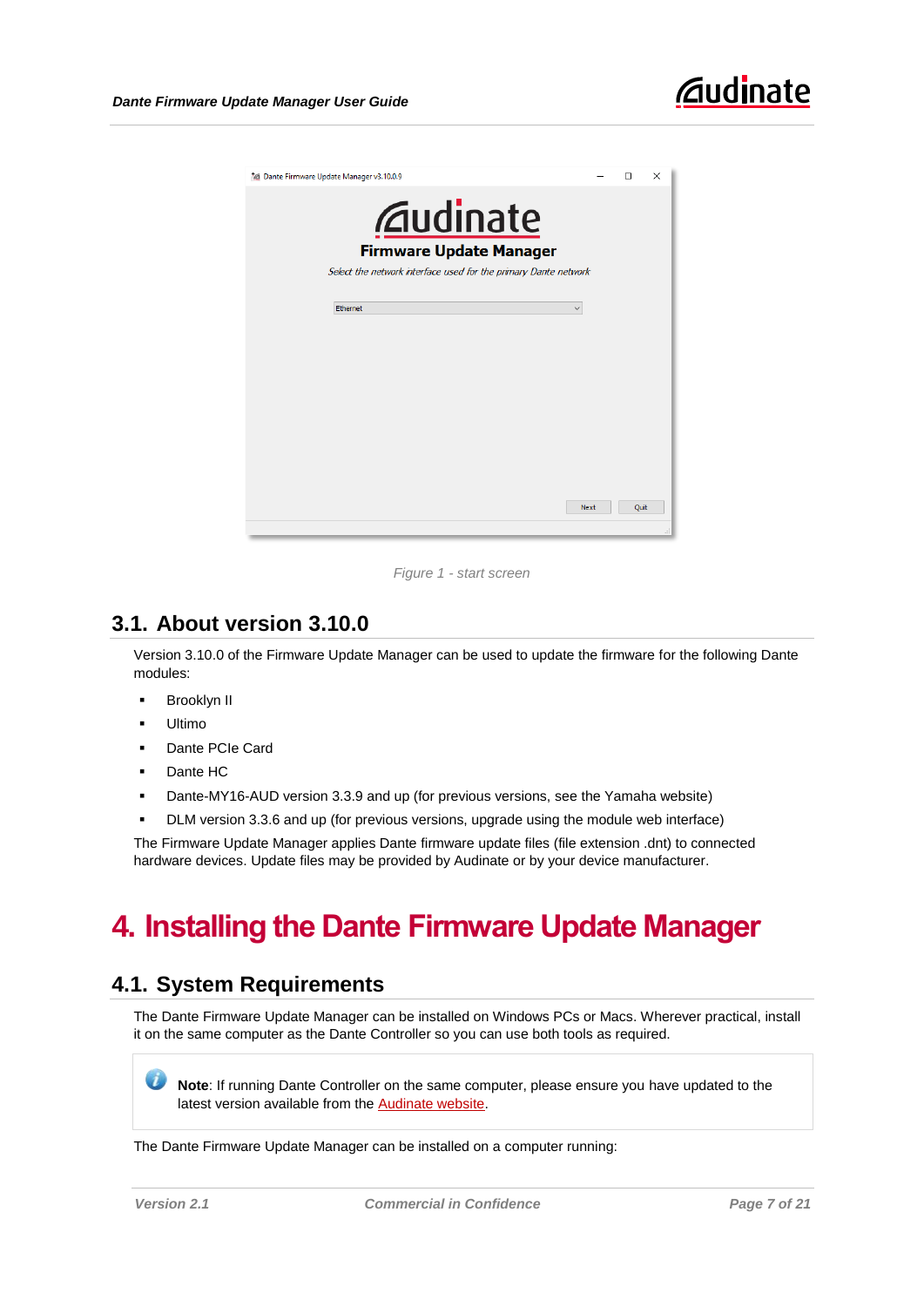- Windows 7 (SP1), 8.1 and 10
- Mac OS X 10.9.5, 10.10.5 and 10.11

#### <span id="page-7-0"></span>**4.2. What is included**

The Dante Firmware Update Manager contains:

Dante Firmware Update Manager installer file, including failsafe recovery image(s)

**Note**: Dante firmware update files are not included - they must be downloaded prior to using the Firmware Update Manager. See the *[Prerequisites](#page-8-5)* section below for more information.

#### <span id="page-7-1"></span>**4.3. Windows Installation**

#### <span id="page-7-2"></span>**4.3.1. To install**

<span id="page-7-3"></span>To install the Dante Firmware Update Manager:

- 1. Ensure you are logged on to your PC as an Administrator.
- 2. Double-click and extract the Windows installer file to a temporary location.
- 3. Close any running Dante applications, including Dante Controller and Dante Virtual Soundcard.
- 4. Temporarily disable any running antivirus software.
- 5. Double-click the installer file.
- 6. If prompted with a message:

"The publisher could not be verified. Are you sure you want to run this software?"

Select **Yes**.

You will be presented with the End User License Agreement.

- 7. Read and select the "I agree" checkbox if you agree to the terms. If you do not accept, the install will terminate.
- 8. Click **Install**

Wait until the Firmware Update Manager is installed.

9. If prompted with a message:

"Do you want to allow the following program from an unknown publisher to make changes to this computer?"

Select **Yes**.

10. The installation should now complete.

#### <span id="page-7-4"></span>**4.3.2. To uninstall**

<span id="page-7-5"></span>To uninstall the Dante Firmware Update Manager, either uninstall the program via the Control Panel (Start > Control Panel > Programs and Features), or:

1. Click **Start** and navigate to:

All Programs > Audinate > Firmware Update Manager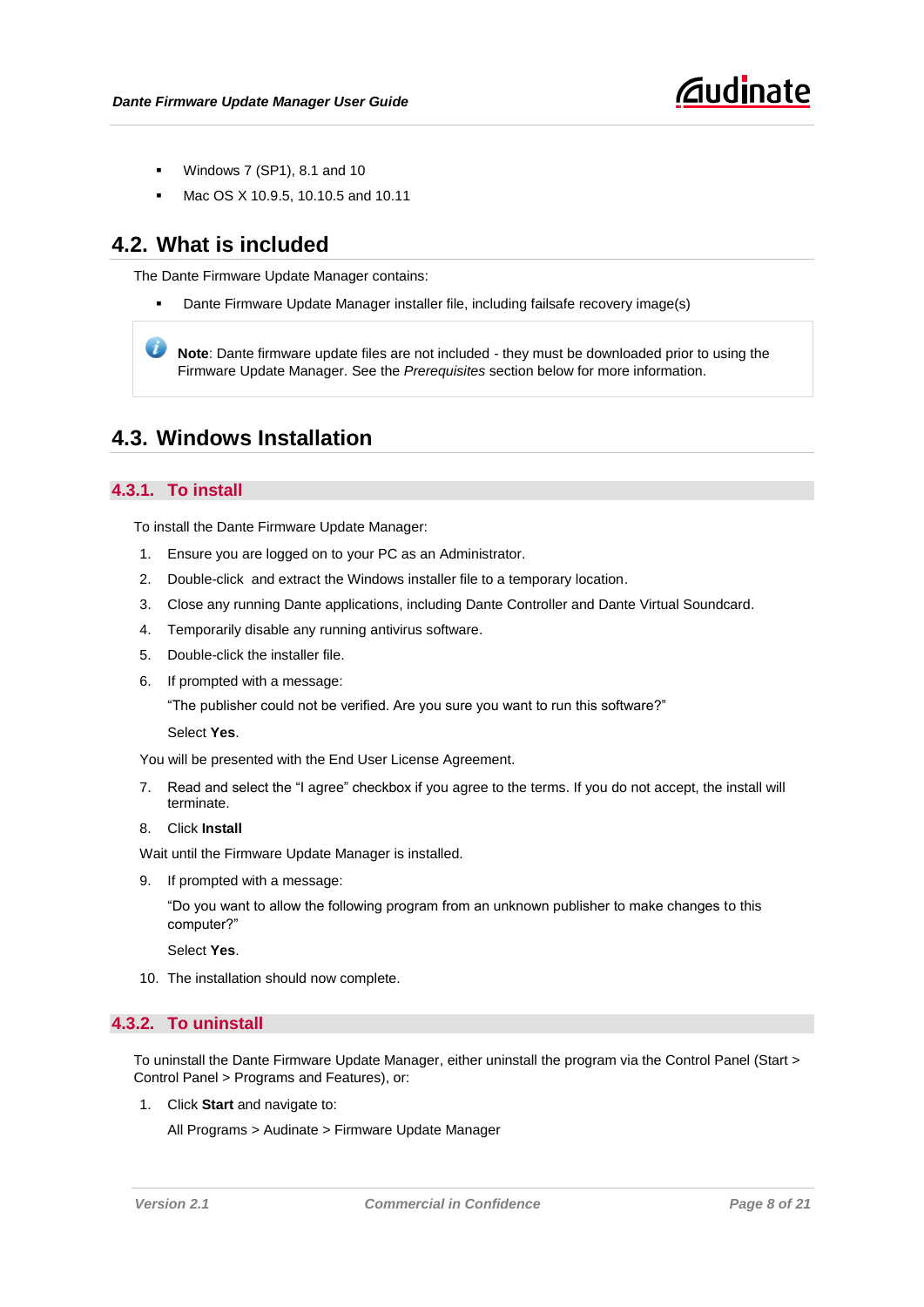

#### 2. Select **Uninstall**

You will be given a chance to confirm. Select **Yes** to proceed.

The Dante Firmware Update Manager will be uninstalled.

**Note**: Uninstalling Firmware Update Manager will not affect Dante Controller or Dante Virtual Soundcard.

#### <span id="page-8-0"></span>**4.4. Mac OS X Installation**

#### <span id="page-8-1"></span>**4.4.1. To install**

<span id="page-8-2"></span>To install the Dante Firmware Update Manager on Mac OS X:

- 1. Ensure you are logged on to your Mac as an admin user.
- 2. Download the Mac OS X "dmg" file.
- 3. Close any running Dante applications, including Dante Controller and Dante Virtual Soundcard.
- 4. Double-click the ".dmg" file to open it.
- 5. Double click on the installer "pkg" file to start the installer.
- 6. Read the terms and select the "I accept" checkbox if you agree to the terms. If you do not accept, the install will terminate.
- 7. Click **Install**.

You will be prompted to enter your password.

8. The installation will be completed when Firmware Update Manager is run for the first time.

#### <span id="page-8-3"></span>**4.4.2. To uninstall**

Use the included uninstaller, or drag the application to the trash folder.

## <span id="page-8-4"></span>**5. Using the Firmware Update Manager**

#### <span id="page-8-5"></span>**5.1. Prerequisites**

Dante firmware update files are not included with the Firmware Update Manager - they are provided separately by Audinate or your device manufacturer. Contact your device manufacturer if you are unsure where to obtain the latest firmware update file for your device.

Firmware update files must be saved to a local drive on the machine on which you have installed Dante Firmware Update Manager.

**Note**: Firmware Update Manager does not support multibyte characters in file paths to firmware update files. If your computer contains any directory names that include multibyte characters, save firmware update files to a location that contains only ASCII characters.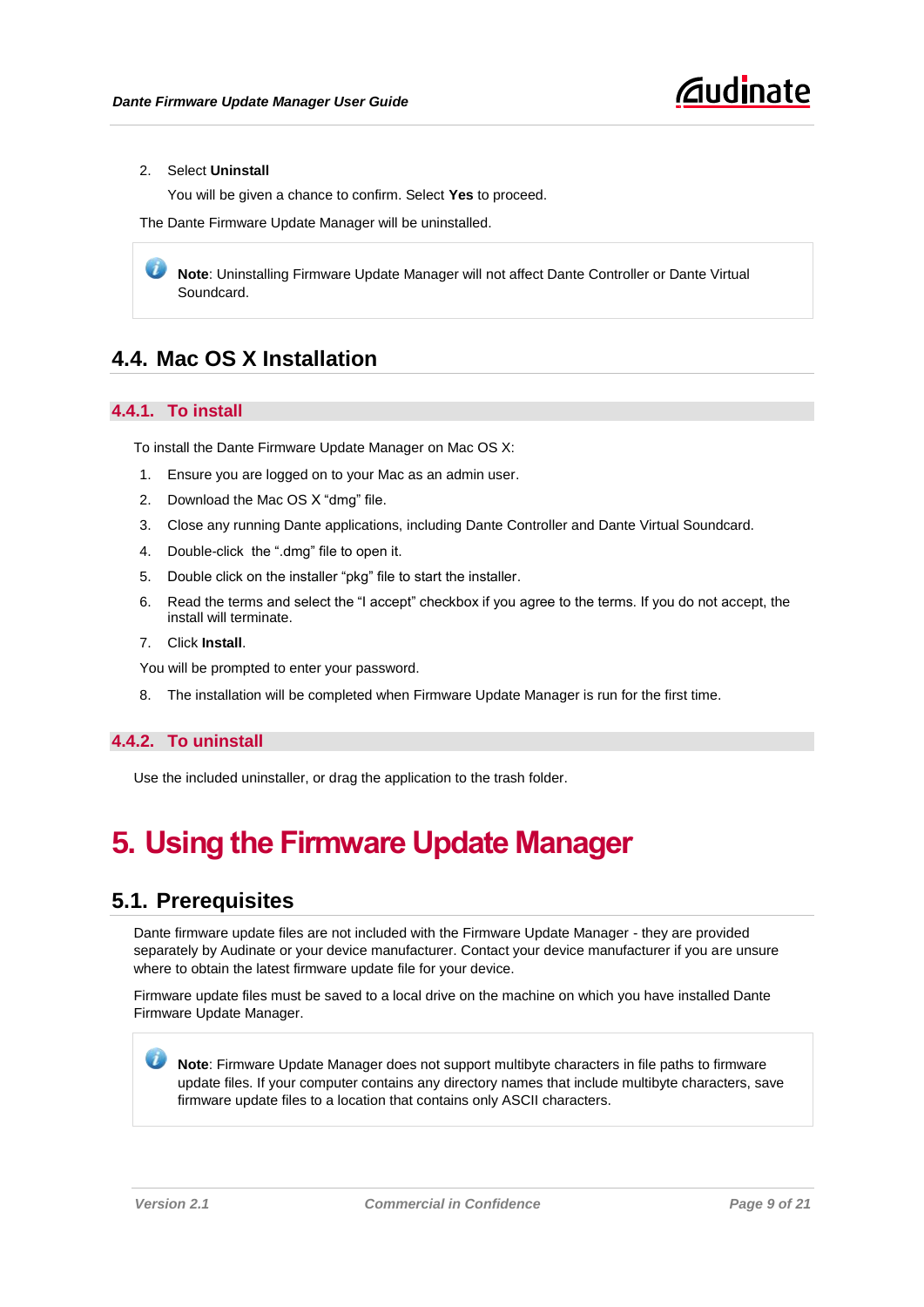Warning: Applying the incorrect type of update file for your device will render the device unusable, and it will have to be restored to its original firmware version (see *[Using Failsafe Recovery](#page-16-2)*). Always ensure the update file you apply is the correct file for your device.

#### <span id="page-9-0"></span>**5.2. Starting**

To start the Dante Firmware Update Manager on Windows:

- Click the Windows **Start** button and navigate to:
	- All Programs > Audinate > Dante Firmware Update Manager
- Select **Dante Firmware Update Manager**
- To start the Dante Firmware Update Manager on Mac OSX:
	- Open the Applications folder
	- Open the 'Dante Firmware Update Manager' folder
	- Double-click **Dante Firmware Update Manager**

 $\boldsymbol{L}$ **Note**: On Mac OS X, you will be required to enter an admin password to run Firmware Update Manager.

#### <span id="page-9-1"></span>**5.3. Quitting or exiting**

To quit the application:

- Select **Quit** from the interface selection screen, or the mode selection screen
- Select **Back** until you reach the mode selection screen, then select **Quit**
- Select the standard **Close Window** icon in the corner of the window

**Important**: To avoid corrupting the firmware on your device, you should not quit the application if a firmware update is already in progress.

#### <span id="page-9-2"></span>**5.4. Selecting an interface**

If you have multiple network interfaces enabled on your computer, when you first start Dante Firmware Update Manager you will be prompted to choose a Dante network interface for the upgrade (as shown below).

*<u>Audinate</u>*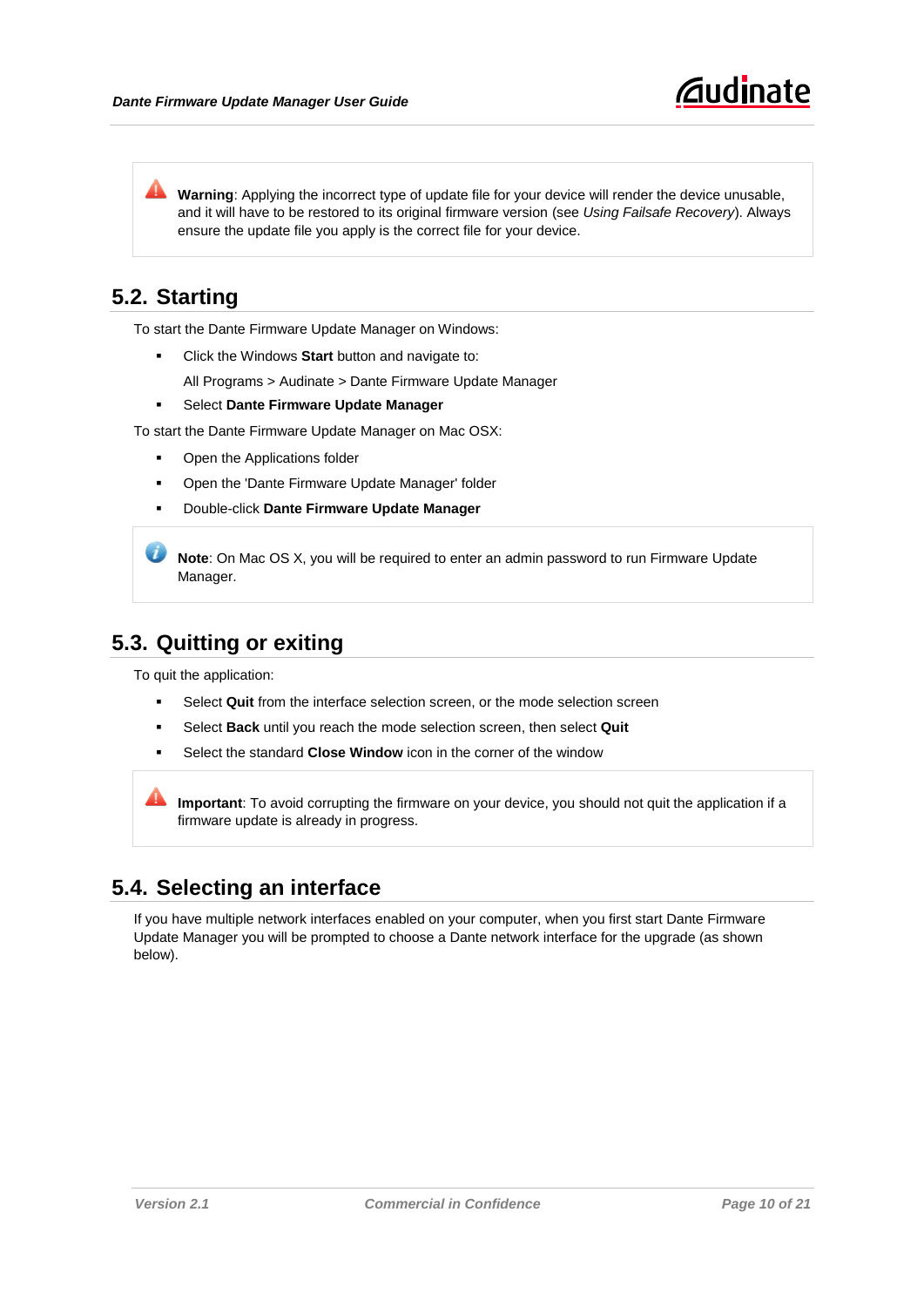| * Dante Firmware Update Manager v3.10.0.9                        |              | п    | $\times$ |
|------------------------------------------------------------------|--------------|------|----------|
| <b><i><u>Caudinate</u></i></b><br><b>Firmware Update Manager</b> |              |      |          |
| Select the network interface used for the primary Dante network  |              |      |          |
| Ethernet                                                         | $\checkmark$ |      |          |
|                                                                  |              |      |          |
|                                                                  |              |      |          |
|                                                                  |              |      |          |
|                                                                  |              |      |          |
|                                                                  | Next         | Quit |          |

Select the interface used for the **primary** Dante network, then click **Next**.

If you have Dante Controller or Dante Virtual Soundcard installed, Firmware Update Manager will automatically preselect the primary interface that was last used by either of those applications.

If Dante Virtual Soundcard is running, you will not be able to change the primary interface in Firmware Update Manager, unless you first stop Dante Virtual Soundcard.

**Note**: If you do not have a secondary (redundant) network, the network interface will be automatically selected. Just click **Next** to continue.

#### <span id="page-10-0"></span>**5.5. Selecting a mode**

The Firmware Update Manager has two modes of operation:

- 1. Update Dante Firmware
- 2. Failsafe Recovery

In most cases, you will require 'Update Dante Firmware' mode. This is the mode to use to update Dante modules with new firmware versions.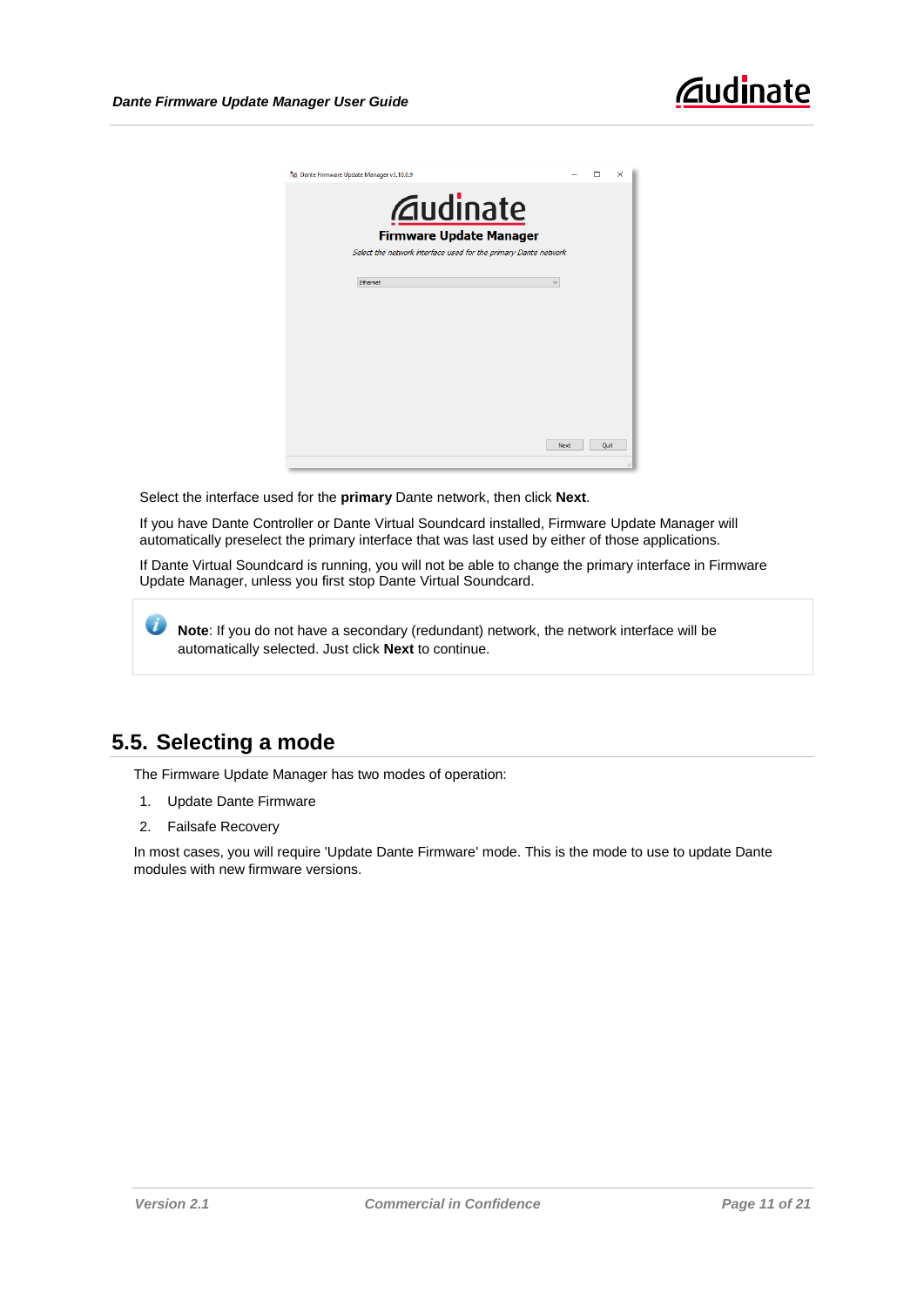

*Figure 2 - mode select screen*

Failsafe Recovery mode is only required if a module has been corrupted and has entered failsafe mode. Failsafe mode and using failsafe recovery are described in separate sections later in this document.

## <span id="page-11-0"></span>**6. About Dante Firmware**

#### <span id="page-11-1"></span>**6.1. What is Dante Firmware?**

All Dante hardware modules run Audinate firmware loaded onto the module.

From time to time Audinate makes firmware updates available on our website for different Dante modules.

These updates may:

- Add new features
- Improve performance
- Provide bug fixes

#### <span id="page-11-2"></span>**6.2. What does a Firmware Update file look like?**

A firmware update file for a Dante module is a binary file containing a new firmware image for the module.

The filename is sometimes formatted as:

<deviceName>-<version>\_<component>-<version>.dnt

For example, a version 3.7.2.2 firmware update file for Brooklyn II modules might be called:

bklyn2-3.7.2.2\_fpga-3.4.8.3.dnt

#### <span id="page-11-3"></span>**6.3. When should I update my Dante Firmware?**

It is good practice to update your firmware when a new release becomes available to take advantage of the latest improvements and bug fixes.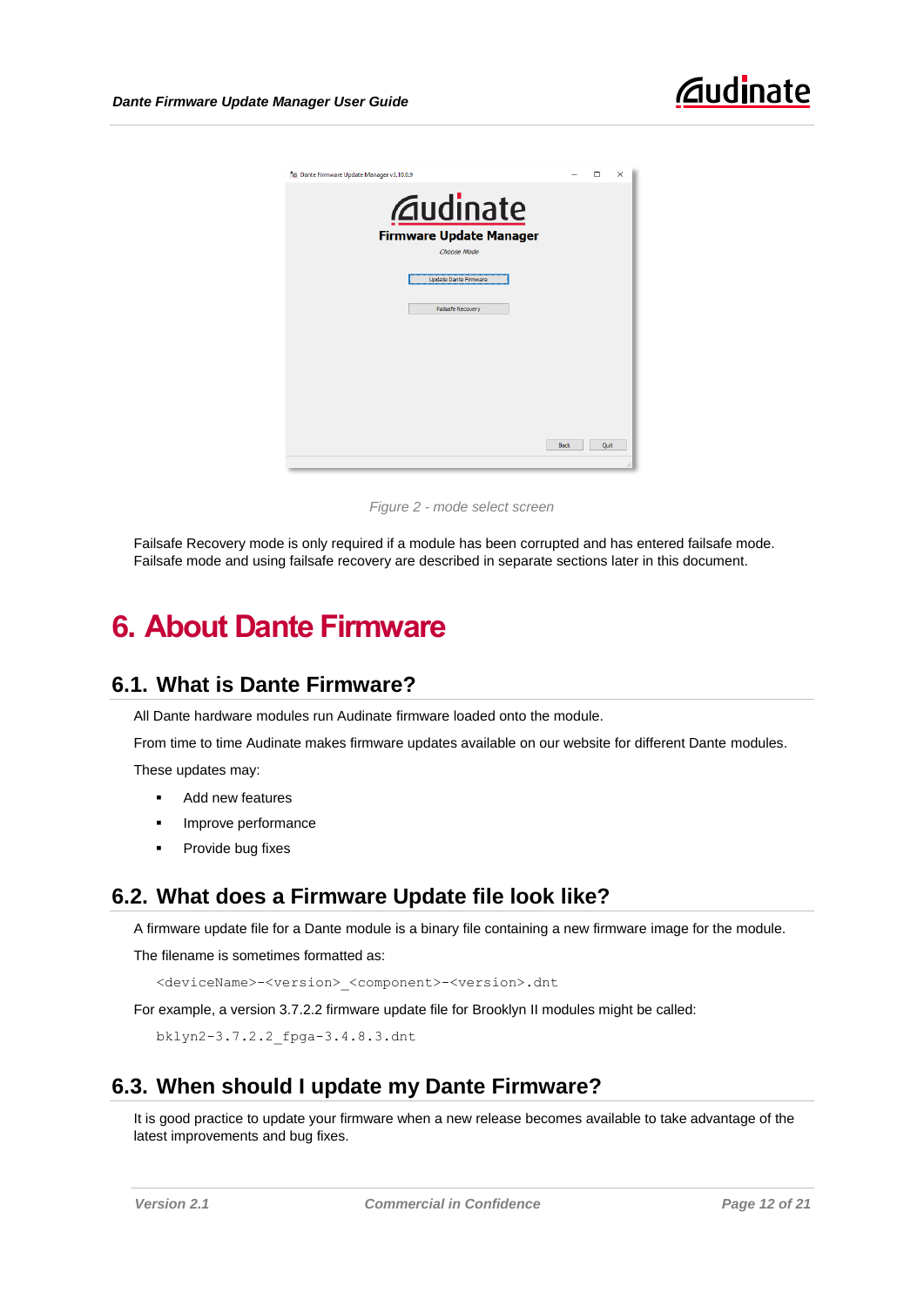Firmware updates for your device will be distributed by the device manufacturer.

#### <span id="page-12-0"></span>**6.4. How do I know whether a particular Dante device needs updating?**

By checking whether its product version is an earlier version than the available update.

You can use the Dante Controller **Device View > Status** tab to view the product version of Dante-enabled devices on your network.

To open the **Status** tab for a device, double-click the device in the Network view, then select the **Status** tab. The product version is shown in the **Device Information** pane, as shown below.

| Dante Controller - Device View (Stagebox-1)                                                                                                                | п | × |
|------------------------------------------------------------------------------------------------------------------------------------------------------------|---|---|
| File Device View Help                                                                                                                                      |   |   |
| 6<br>Stagebox-1<br>$\mathbb{H}$<br>le-⊄<br>$\overline{\phantom{0}}$<br>∞                                                                                   |   | 2 |
| Receive Transmit Status Latency Device Config Network Config AES67 Config                                                                                  |   |   |
|                                                                                                                                                            |   |   |
| -Device Information-                                                                                                                                       |   |   |
| Manufacturer: Tyrell Corp.<br>Product Type: Nexus-10<br>Product Version: 1.2.30<br>Software Version: 1.2.3.40<br>Firmware Version: 2.3.4.50                |   |   |
| -Dante Information-                                                                                                                                        |   |   |
| Model: Brooklyn II<br>Software Version: 3, 10.0, 15<br>Firmware Version: 4.0.2.1                                                                           |   |   |
| -Clock Synchronisation                                                                                                                                     |   |   |
| Unmuted<br>Mute Status:<br>Locked<br>Sync Status:<br>External Word Clock: No<br>Preferred:<br>No<br>Frequency Offset:<br>$-10$ ppm                         |   |   |
| -Interfaces-                                                                                                                                               |   |   |
| IP Address: 10.10.60.57<br>MAC Address: 00:1D:C1:06:EA:0A<br>P<br>Tx Utilisation: 29 Mbps Errors: 0<br>Rx Utilisation: 45 Kbps Errors: 0<br>Clear Counters |   |   |
| IP Address: 172.31.142.236<br>MAC Address: 00:1D:C1:06:EA:0B<br>s<br>Tx Utilisation: 29 Mbps Errors: 0<br>Rx Utilisation: 33 Kbps Errors: 0                |   |   |
|                                                                                                                                                            |   |   |

*Figure 3 - Dante firmware information as shown in Dante Controller*

The Firmware Update Manager also displays product version information for any discovered devices with a device type, manufacturer ID and model ID that match the update file you have selected.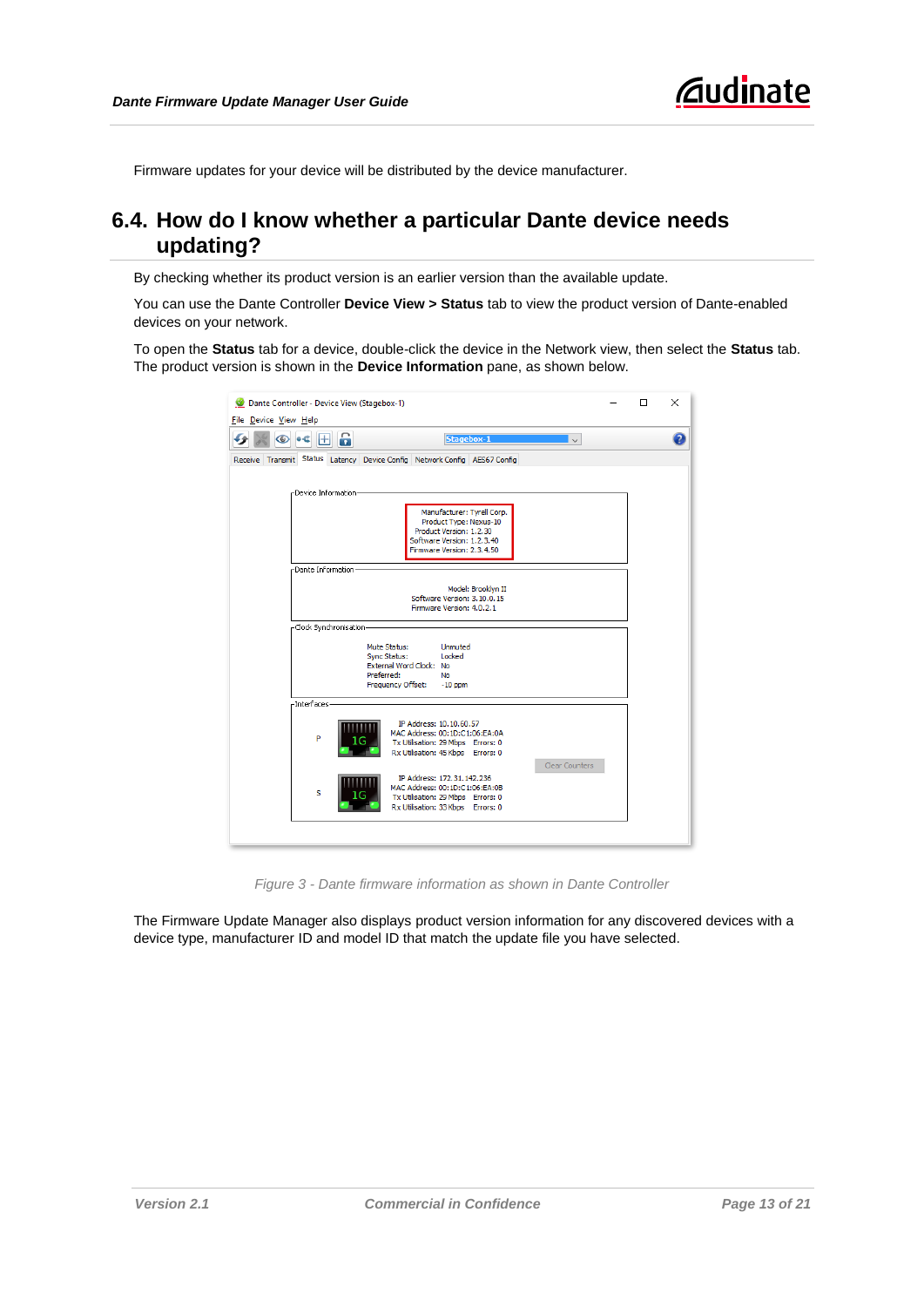## <span id="page-13-0"></span>**7. Updating firmware**

#### <span id="page-13-1"></span>**7.1. Prerequisites**

Before starting the update process, ensure that:

- 1. All Dante devices that you wish to update are connected to the primary Dante network.
- 2. The computer on which you are running Firmware Update Manager is also connected to the primary Dante network, and Wi-Fi is disabled (for the duration of the updating process).
- 3. You have saved the appropriate firmware update file/s to a local drive.

**Note**: Only run one instance of Firmware Update Manager at a time. Running multiple instances on a single machine is not supported.

#### <span id="page-13-2"></span>**7.2. Basic Steps**

To update the firmware of a Dante module:

- 1. Open the Dante Firmware Update Manager.
- 2. If you see the interface selection screen (shown in section [5.4](#page-9-2) *[Selecting an interface](#page-9-2)*), select the primary Dante network.
- 3. Select **Update Dante Firmware**.
- 4. Click **Browse**.
- 5. Browse to the directory in which you saved your firmware update files.
- 6. Select the required Dante firmware update file.

 $\boldsymbol{\omega}$ **Note**: Do not select 'Override Device Matching'. This option should only be used if you have accidentally updated a module with the wrong firmware, or if you have been specifically instructed to do so by your device manufacturer (see the *Troubleshooting* section for more information).

The Firmware Update Manager will now scan for devices on the network that match the firmware update file, based on the module type, manufacturer and model.

7. View the discovered Dante devices, and select those you wish to update, by clicking the associated checkboxes, as shown below: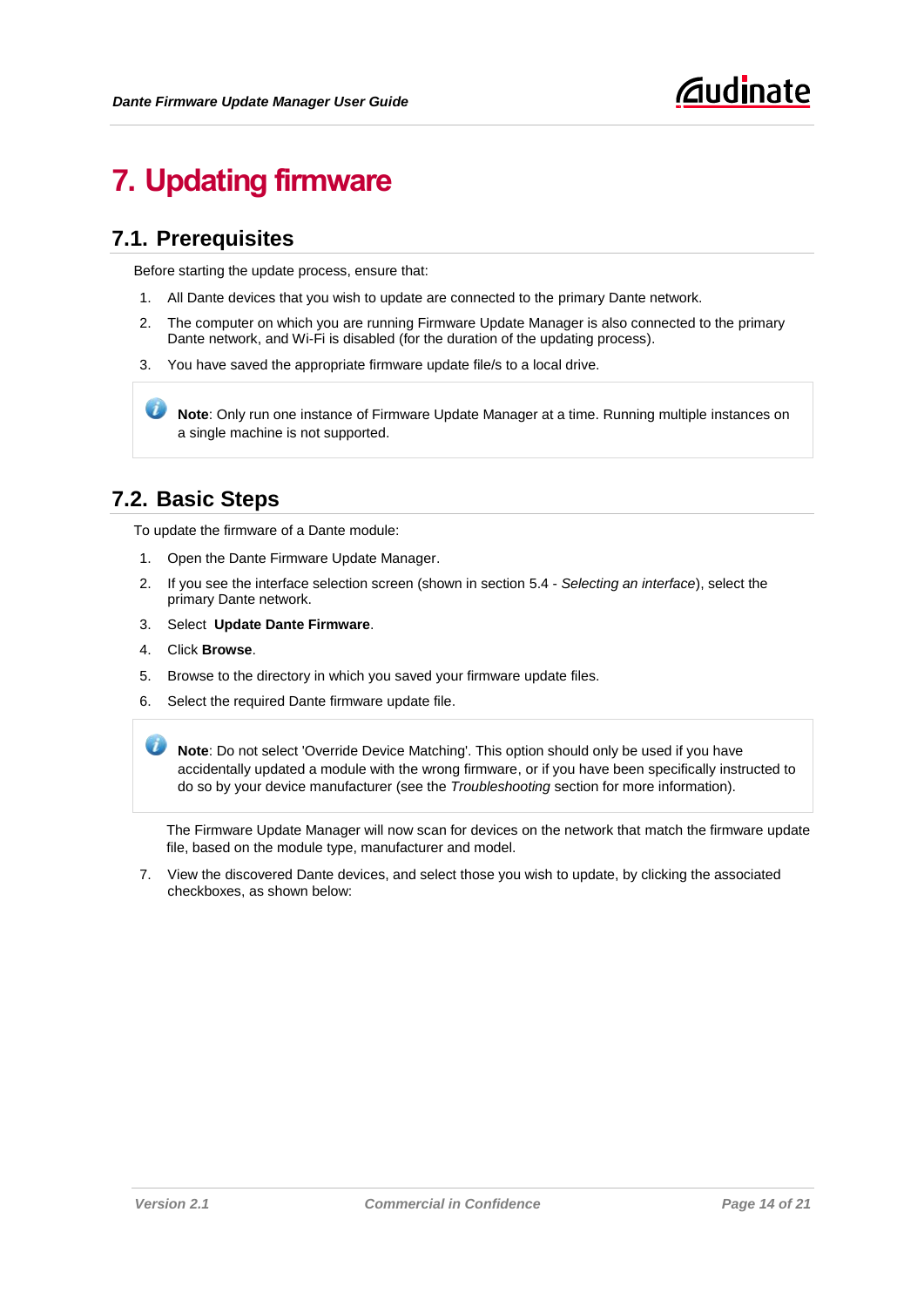

| * Dante Firmware Update Manager v1.4.12.1 |                                                                        |                                                                                                           |                |             |              | П | $\times$            |
|-------------------------------------------|------------------------------------------------------------------------|-----------------------------------------------------------------------------------------------------------|----------------|-------------|--------------|---|---------------------|
|                                           |                                                                        | <b><i><u>Caudinate</u></i></b><br><b>Firmware Update Manager</b><br>1 matching devices found (of 6 total) |                |             |              |   |                     |
|                                           | Upload File: Weyland D8 v3.10.0.19 fw_update (v3.10.0) for Weyland D-8 |                                                                                                           |                |             |              |   |                     |
| Select All<br><b>Name</b>                 | <b>Manufacturer</b>                                                    | Model                                                                                                     | <b>Version</b> | <b>IP</b>   |              |   |                     |
| Stagebox-2<br>٠                           | Weyland                                                                | $D-8$                                                                                                     | 3.10.0.15      | 10.10.60.62 | Ready        |   |                     |
| ∢                                         |                                                                        |                                                                                                           |                |             |              |   | $\rightarrow$       |
|                                           |                                                                        |                                                                                                           | <b>Back</b>    | Refresh     | <b>Start</b> |   |                     |
|                                           |                                                                        |                                                                                                           |                |             |              |   | $\ddot{\mathbf{u}}$ |

*Figure 4 - Matching devices*

If you are not sure where a particular device is located, you can use the **Identify** function in Dante Controller to help find it. Not all Dante-enabled devices have this function.

Information about the update file, including the file name and manufacturer and model information (where applicable) is displayed in the top pane for reference.

 $\boldsymbol{u}$ **Note:** Locked devices cannot be updated. Locked devices are indicated by a padlock icon in the device list: **8** Stagebox-1

To update a locked device, unlock it first using Dante Controller.

Click a column header to re-sort the device list.

The Firmware Update Manager may also display devices that are of the correct module type, but are configured with incomplete or missing manufacturer and model information. In this case, the Firmware Update Manager will warn you that updating the module may result in functionality problems. Proceed only if you are completely sure that you want to apply the selected update file.

**Note**: If the status field for a device indicates that the device must first be upgraded to an intermediate version, and the device is not selectable, it is because the device does not support a direct upgrade to the loaded firmware update file. Click **Back** and upgrade the device to the indicated version before continuing.

8. Select **Start**.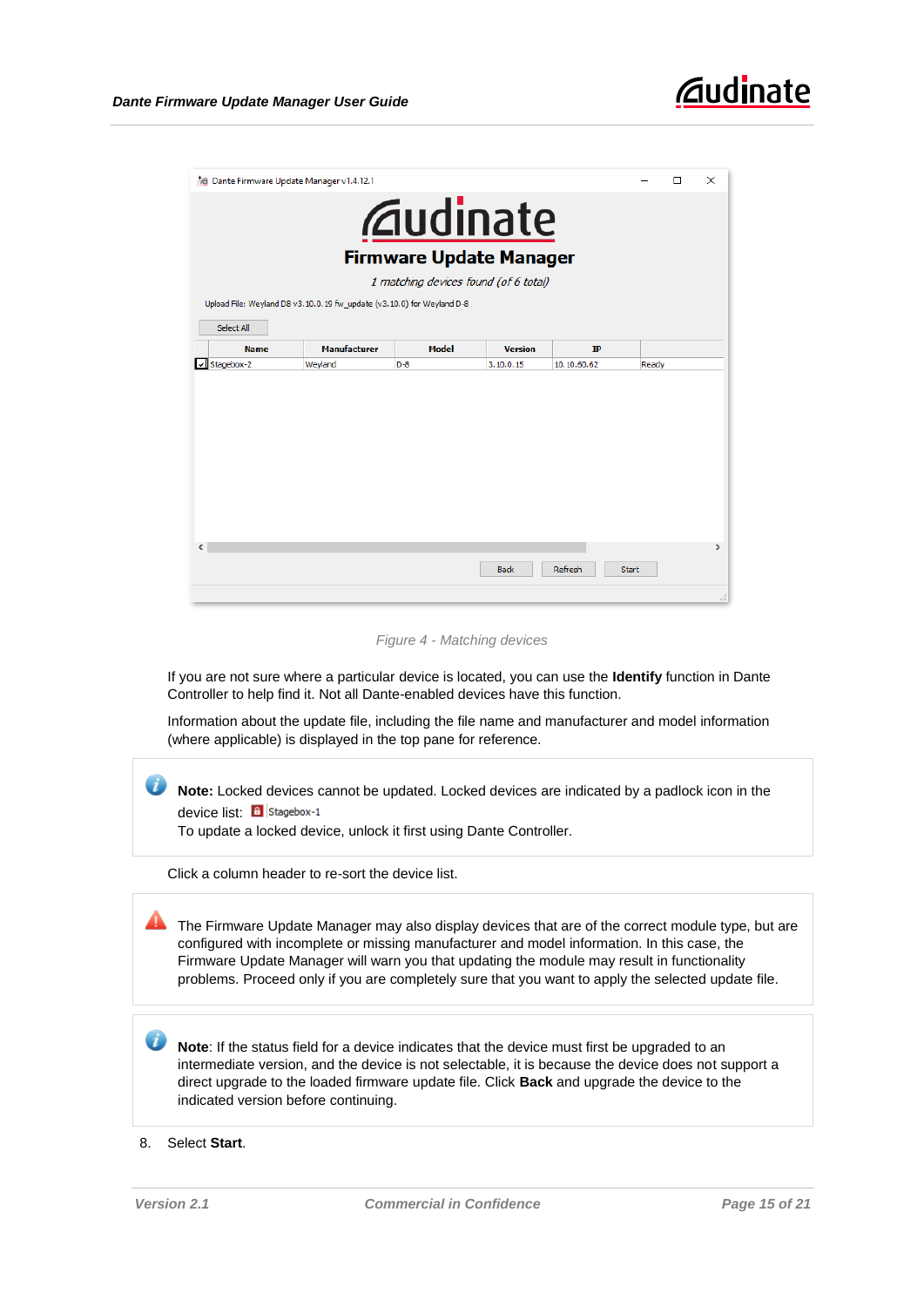

The Firmware Update Manager will start updating all selected devices.

J. **Note**: If Windows Firewall opens a new window asking you to confirm you allow the application to pass through the firewall, accept.

- Each device will be updated in turn, taking 2-4 minutes per device
- As each device is updated, the device Status column will change to 'Updating (n/m)'
- When all sections are updated for a device, the device will show 'Done'
- When all devices have been updated, the following message will be shown:

| Upgrade done |                                                                                                                                        |  |
|--------------|----------------------------------------------------------------------------------------------------------------------------------------|--|
|              | 1 devices have been upgraded.<br>The upgrade will take effect when devices are next restarted. Please<br>restart upgraded devices now. |  |
|              |                                                                                                                                        |  |

*Figure 5 - Upgrade complete notification*

9. Power cycle the Dante-enabled devices that have been upgraded, to finish applying the firmware update and restore your configuration. If the device is not power cycled or rebooted, the update will not be applied.

### <span id="page-15-0"></span>**8. About Failsafe**

#### <span id="page-15-1"></span>**8.1. What is failsafe mode?**

All Dante hardware modules use software loaded from Flash memory as part of their operation.

As with any storage device, it is possible to corrupt the data on the Flash part, potentially rendering it unusable, if there are interruptions while writing to the Flash device.

By far the most common way for this to occur as with other Flash devices is by losing power to the Danteenabled device in the middle of a firmware upgrade.

To provide recovery from this event, Dante hardware modules have a special protected part of the Flash memory that will run in the event the main part is corrupted.

When this is run, the module is in "failsafe mode", and will wait for a recovery image to be provided by the Firmware Update Manager.

#### <span id="page-15-2"></span>**8.2. How do I tell if a device is in failsafe mode?**

By viewing the device in the Dante Controller.

A Dante device that is in failsafe mode will appear with its default device name in **red** in the default network grid view of Dante Controller (versions 3.1.x and above).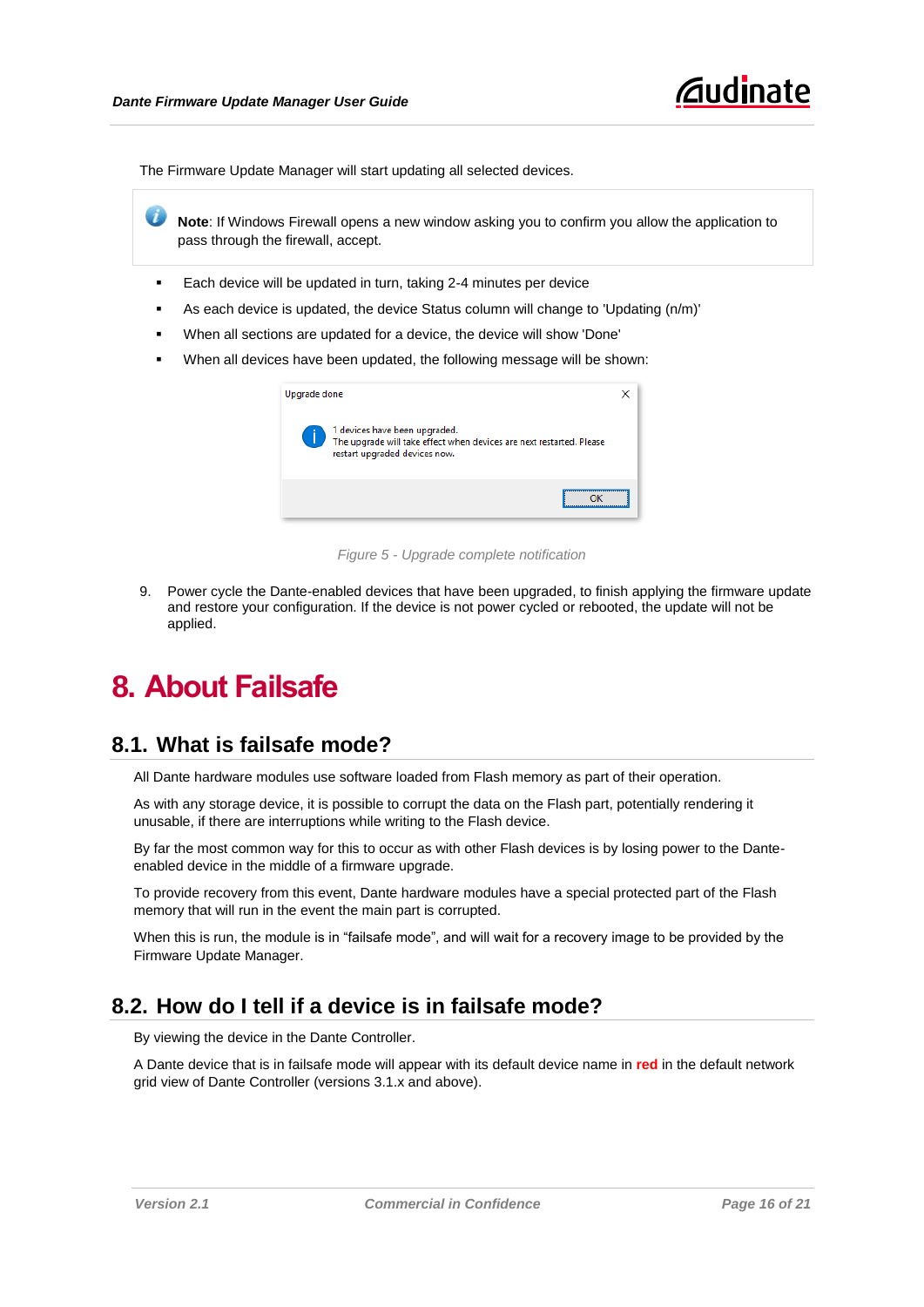| Dante Controller - Network View                       |                        |  |  |  |
|-------------------------------------------------------|------------------------|--|--|--|
| <u>File Device View Help</u>                          |                        |  |  |  |
| ▯◑▣★ <mark>underline</mark> ◙⊞                        |                        |  |  |  |
| Routing Device Info Clock Status Network Status Event |                        |  |  |  |
| <i>@</i> Dante"                                       | <del>W</del> eyland-D9 |  |  |  |
| <b>Filter Transmitters</b>                            |                        |  |  |  |
|                                                       |                        |  |  |  |
| <b>Filter Receivers</b>                               |                        |  |  |  |
|                                                       |                        |  |  |  |
|                                                       |                        |  |  |  |
| Dante Transmitters                                    |                        |  |  |  |
| $\overline{+}$                                        |                        |  |  |  |
| <b>Dante Receivers</b>                                |                        |  |  |  |
| <b>Weyland-D9</b>                                     |                        |  |  |  |
|                                                       |                        |  |  |  |

*Figure 6 - Dante Controller showing device in failsafe mode*

Also, for devices with LEDs, all status LEDs on the device will be red.

#### <span id="page-16-0"></span>**8.2.1. Upgrade Mode**

If a device appears in **orange** in Dante Controller, it is in 'upgrade mode' and must be reset via Dante Controller (or via a physical power-cycle) in order to complete the upgrade process.

#### <span id="page-16-1"></span>**8.3. How do I recover from failsafe mode?**

To restore a device that has entered failsafe mode, use the Dante Firmware Update Manager 'Failsafe Recovery' option.

## <span id="page-16-2"></span>**9. Using Failsafe Recovery**

#### <span id="page-16-3"></span>**9.1. Basic Steps**

To recover Dante devices in safe mode:

- 1. Disable all but one of the network interfaces on your computer.
- 2. Start Dante Firmware Update Manager.
- 3. If you see the interface selection screen (shown in section [5.4](#page-9-2) *[Selecting an interface](#page-9-2)*), click **Next** to confirm the primary Dante network.
- 4. Select **Failsafe Recovery**.

Firmware Update Manager will browse the network to find safe mode devices.

5. After a few seconds, one of four screens will be displayed: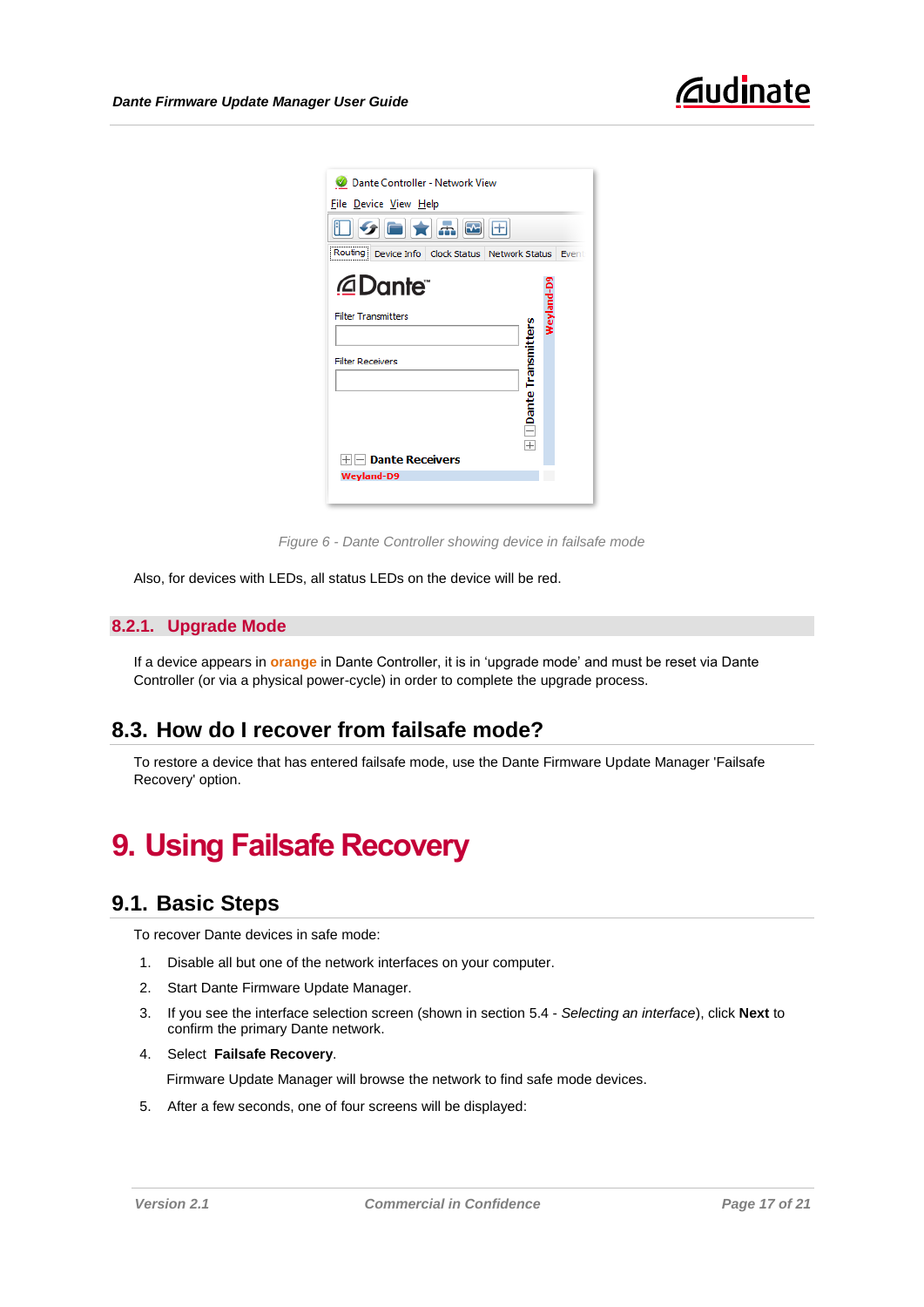

| <sup>1</sup> Dante Firmware Update Manager v1.4.12.1                                                                                                                                                |      | $\times$ |
|-----------------------------------------------------------------------------------------------------------------------------------------------------------------------------------------------------|------|----------|
| <b><i><u>Audinate</u></i></b>                                                                                                                                                                       |      |          |
| <b>Firmware Update Manager</b>                                                                                                                                                                      |      |          |
| Browse complete.                                                                                                                                                                                    |      |          |
| Incompatible Safe Mode Dante Devices                                                                                                                                                                |      |          |
| Safe Mode recovery processes can vary between Dante devices.<br>Only one type of safe mode device can be recovered at a time.<br>Please connect any one type of devices at a time and restart tool. |      |          |
| Safe Mode Type 1 Devices                                                                                                                                                                            |      |          |
| <b>Name</b>                                                                                                                                                                                         |      |          |
| AUD-06ea6c                                                                                                                                                                                          |      |          |
|                                                                                                                                                                                                     |      |          |
| Safe Mode Type 2 Devices                                                                                                                                                                            |      |          |
| <b>Name</b><br>Ultimo 4-0a 180e                                                                                                                                                                     |      |          |
|                                                                                                                                                                                                     |      |          |
|                                                                                                                                                                                                     |      |          |
|                                                                                                                                                                                                     |      |          |
| Back                                                                                                                                                                                                | Next |          |
|                                                                                                                                                                                                     |      |          |





#### **Incompatible Safe Mode Devices**

This screen indicates that you have two types of devices (for example, Brooklyn II devices and Ultimo devices) in safe mode on your network. Only one type of device can be recovered at a time.

Click **Back**, disconnect either the Type 1 devices or Type 2 devices (it doesn't matter which at this point), and click **Failsafe Recovery** again. You will then see one of the two screens shown immediately below.

When you have restored one type of devices, repeat the process for the other type.

#### **Finding devices for safe recovery...**

This screen indicates that Firmware Update Manager has detected at least device in safe mode, and is scanning the network for the full list. It should take less than a minute to find all applicable devices.

When you are sure that all your safe mode devices have been found, click **Stop Scan,** and go to step 6 below.

Some older Dante-MY16-AUD and DLM devices may not appear in the failsafe recovery device list. If you have either of these devices in failsafe and they are not appearing in the failsafe device list, see the note regarding 'Expanded Search' below.

#### **No safe mode devices found**

This popup indicates that Firmware Update Manager has not detected any devices in safe mode on the network.

Check to ensure that your safe mode device/s are connected to the same network as Firmware Update Manager.

If you are sure that a device is in safe mode, but Firmware Update Manager cannot find it, contact your device manufacturer.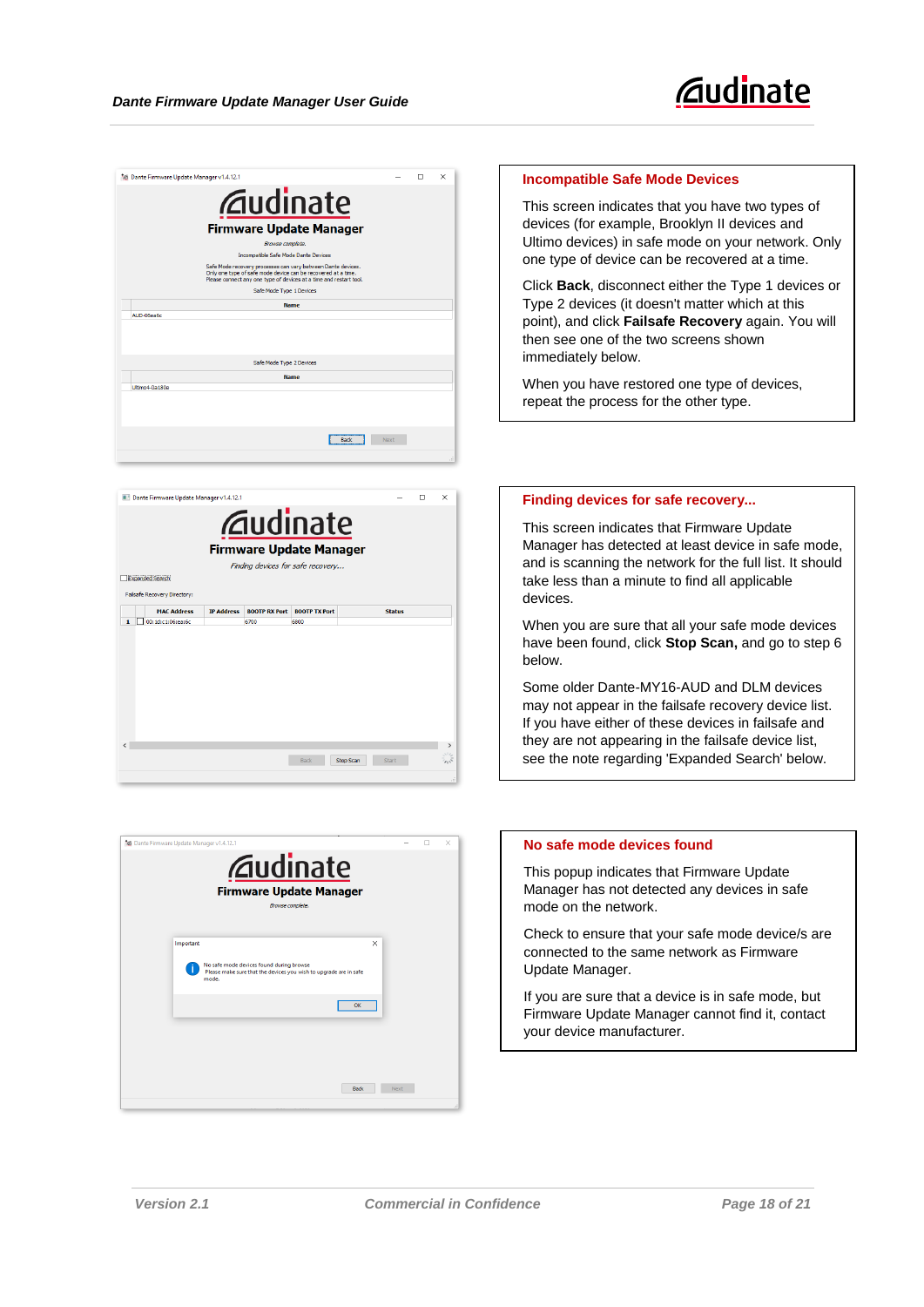

6. Select the devices that you wish to recover, and click **Start**.

A pop-up is displayed confirming that you wish to proceed.

7. Click **OK** to start the recovery.

Firmware Update Manager will display 'Processing Safe Recovery', and then 'Safe recovery Done' when the device/s are recovered.

The Dante module will reboot automatically.

 $\boldsymbol{u}$ **Note**: You will need to power cycle the host device (e.g. the mixing console containing the Dante module) after the Dante module automatically reboots.

8. Apply the appropriate firmware update from your device manufacturer, to bring the module firmware back up to the latest version.

#### **Expanded Search**

Older Dante-MY16-AUD and DLM devices may not appear in the failsafe device list. To see these devices, click the 'Expanded Search' checkbox. The Expanded Search option may also display devices that are not actually in failsafe. Dante-MY16-AUD devices have MAC addresses beginning 00:1d:c1:03. DLM devices have MAC addresses beginning 00:1d:c1:01. When the relevant device/s appear in the list, follow the above procedure from step 6.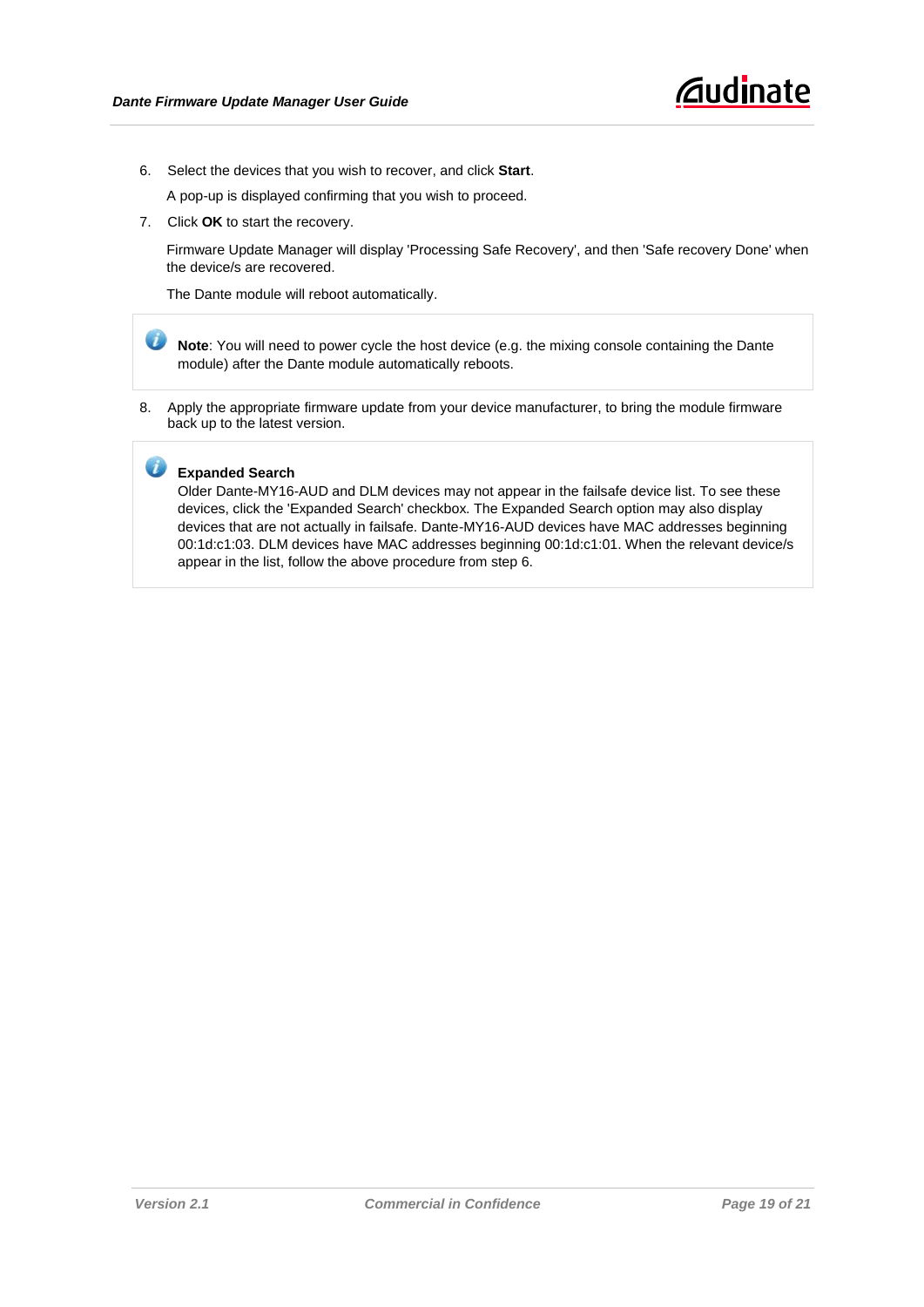## <span id="page-19-0"></span>**10.Troubleshooting**

#### <span id="page-19-1"></span>**10.1. Failed to initiate/start TFTP process/server**

The Firmware Update Manager starts a TFTP server prior to updating a device's firmware.

If you see the following error message when using Firmware Update Manager:

**'Failed to initiate TFTP process'** (Mac OS X) or **'Failed to start TFTP server'** (Windows)

This is because a TFTP server is already running, which must be stopped before the device update can progress.

#### <span id="page-19-2"></span>**10.2. Updating a device that is running the wrong firmware**

If your Dante device is running the wrong firmware (for instance, if it has been updated with firmware for a different manufacturer) it is possible to 'force' an update file onto the device, using the 'Override Device Matching' option on the 'Select Firmware Update File' screen (shown below).



*Figure 7 - Override Device Matching option*

With this option selected, Firmware Update Manager will apply the selected update file to the device, even if the device manufacturer and model IDs in the update file do not match the manufacturer and model IDs on the device. This can be used to 'reset' your device with the correct manufacturer's firmware.

Firmware Update Manager will display a warning when this option is selected.

If the update file can be used to update multiple device models, you will be prompted to select which model type to update.

**Warning**: Only use this option if you have been instructed to do so by your equipment manufacturer or by Audinate Technical Support. Applying firmware for the wrong manufacturer or model to your device can lead to functionality problems.